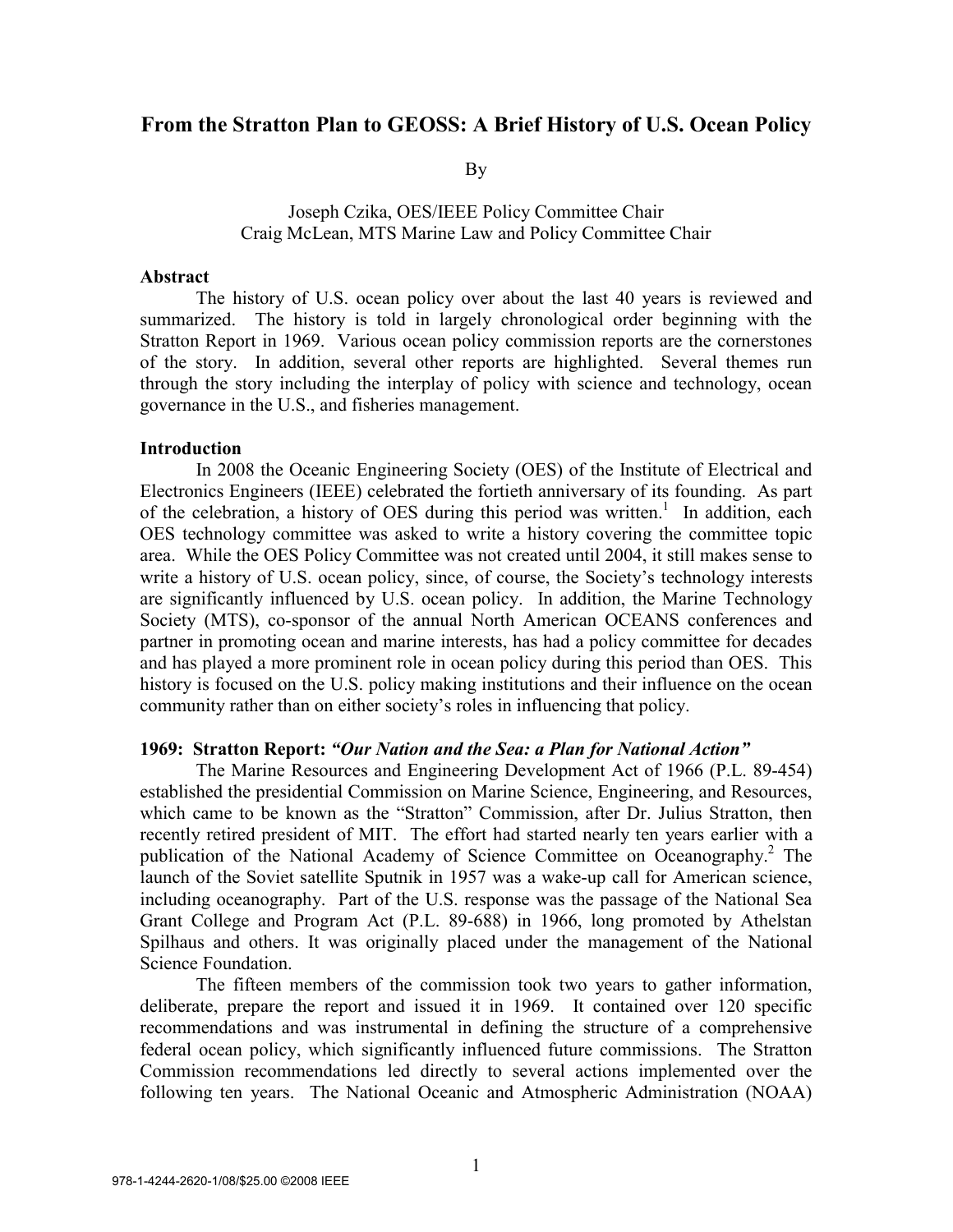was created in 1970 within the Department of Commerce, though not as an independent agency, as recommended by the Stratton Commission; nor was it given an "organic" charter, but rather created under a Presidential Reorganization Plan and describing specific ocean and atmospheric tasks, including managing the Sea Grant College Program. While not all the Commission's recommendations were adopted, their impact was significant, being the impetus for 10 ocean related laws passed between 1966 and 1976.<sup>3</sup> In addition during the 1970s many executive branch organizations accepted the challenge to implement the recommendations, notably Department of Commerce, by issuing the *U.S. Ocean Policy in the 1970's: Status and Issues* in 1978.

### **U.N. Convention on the Law of the Sea (UNCLOS)**

During the 1980's two notable events provided impetus to ocean policy formulation. In 1983, President Reagan proclaimed the 200 mile Exclusive Economic Zone (EEZ) and in 1988 he extended the U.S. territorial limit from three to twelve nautical miles. He also made the decision not to sign the original version of the U.N. Convention on the Law of the Sea.

UNCLOS resulted from nearly ten years of work by the U.N. Conference on the Law of the Sea and UNCLOS was open for signature between December 1982 and December 1984.<sup>4</sup>

The U.S. and other industrialized nations, while agreeing with most of the Convention, announced that it needed modification in several important areas associated with deep seabed resources beyond national boundaries before it was acceptable. In 1993 revisions were made and codified in an Agreement relating to the Implementation of Part XI of the United Nations Convention on the Law of the Sea. The Clinton Administration signed the agreement and submitted it and the Convention to the Senate for approval. However, the Senate took no action, and Convention and Agreement entered into force on July 28, 1996, without U.S. participation. Although President Bush announced support of the Convention, the U.S. Senate took no action. As of December 31, 2008, 157 entities were part of the Convention, including the European Union, and the latest nation to join is Liberia.<sup>5</sup>

 As a result of the inaction of the Senate, the U.S. lost its seats on the International Seabed Authority. "Failure of the U.S. to accede to the convention leaves U.S. interest, such as, the oil and gas industry, the scientific research community, and other, in irons while another 157 nations enjoy a fresh wind and the power to control the international course."6 The Watkins Commission, The Joint Ocean Commission Initiative, and the President's Ocean Action Plan all currently recommended that the U.S. accede to UNCLOS.

Also in the 1980's and 1990's, legislation was repeatedly introduced in the Congress to create a national ocean council and to establish another ocean commission. Finally, Congress passed The Oceans Act of 2000 (P.L. 106-256), which established a U.S. Commission on Ocean Policy.<sup>7</sup> That law was partially motivated by a National Ocean Conference convened by the White House in June 1998 in connection with U.N. designation of 1998 as the International Year of the Ocean. In 1999, the Conference released report entitled *Turning to the Sea: America's Ocean Future.*"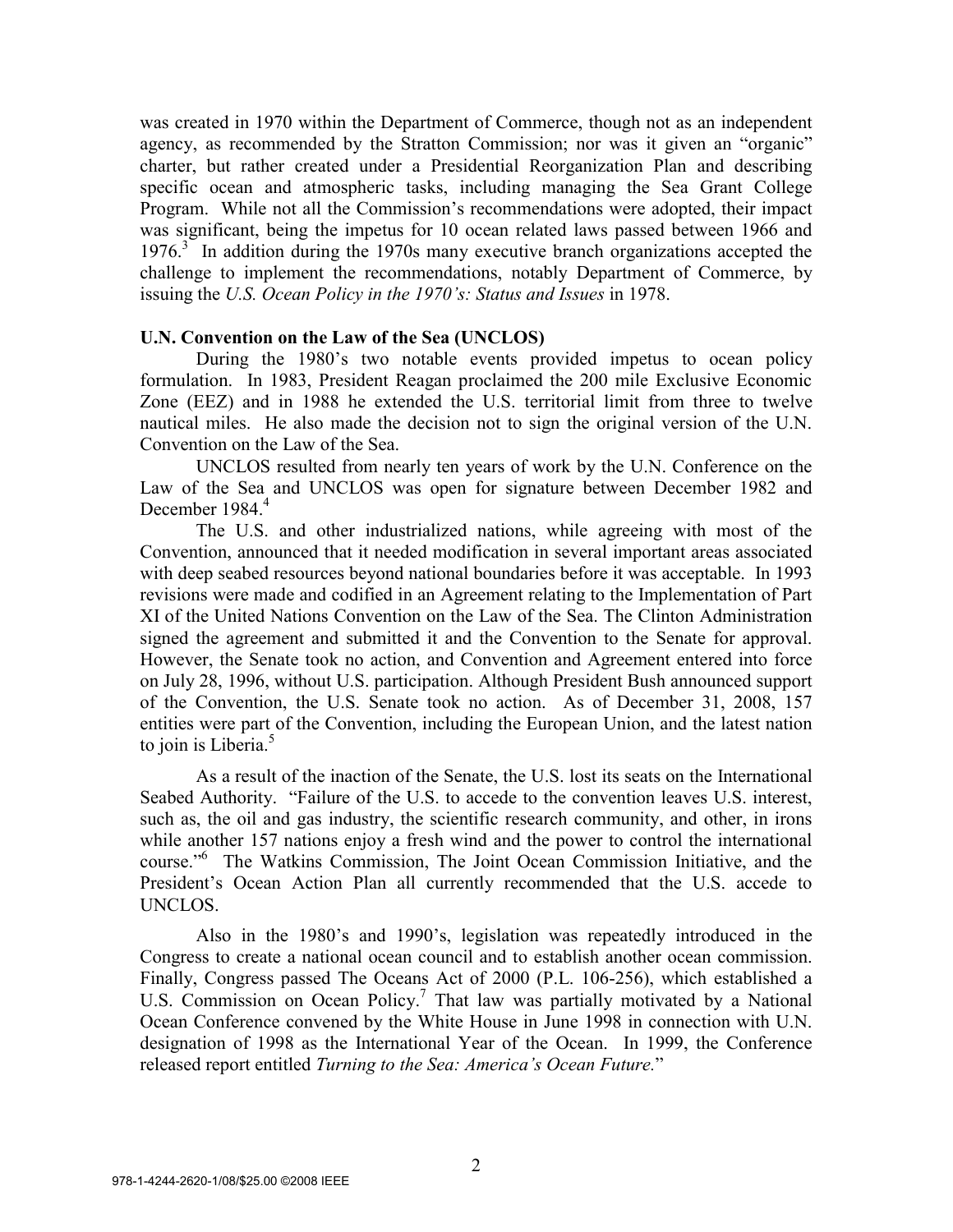# **2003: Pew Commission Report:** *"America's Living Oceans: Charting a Course for Sea Change"*

 Partly because of the repeated failures to pass The Oceans Act in the 1990's, an independent group of ocean experts was funded in early 2000 by the Pew Charitable Trust. The Pew Commission, as it became to be known was led by Leon Panetta. The commission released its report, *America's Living Oceans: Charting a Course for Sea Change*, on June 4, 2003.<sup>8</sup> In addition nine science reports were also issued.<sup>9</sup> The report listed 26 recommendations packaged into six categories:

- Governance for Sustainable Seas
- Restoring America's fisheries
- Preserving Our Coasts
- Cleaning Coastal Waters
- Guiding Sustainable Marine Aquaculture
- Science, Education, and Funding

# **2004: Commission on Ocean Policy Report:** *"An Ocean Blueprint for the 21st Century"*

 President Bush, on July 3, 2001, appointed 16 members to the U.S. Commission on Ocean Policy (USCOP), established by The Oceans Act of 2000. The Commission was lead by Admiral James D. Watkins, U.S. Navy (retired). Four working groups were established: 1. governance, 2. research, 3. stewardship, and, 4. investment and implementation. The commission entered into nearly a year of information gathering during which 15 public meeting were held across the country. The entire process is described at the Commission website, http://oceancommission.gov/. The Commission released a *Preliminary Report* in April 2004 and, after incorporating comments on it, issued a final report on September 20, 2004 entitled *An Ocean Blueprint for the 21st Century.*

The report contained 212 recommendations, highlighted by 13 critical areas:

- Establish a National Ocean Council in the Executive Office of the President, chaired by an Assistant to the President.
- Create a President's Council of Advisors on Ocean Policy.
- Strengthen NOAA and improve the federal agency structure.
- Develop a flexible and voluntary process for creating regional ocean councils, facilitated and supported by the National Ocean Council.
- Double the nation's investment in ocean research.
- Implement the national Integrated Ocean Observing System (IOOS).
- Increase attention to ocean education through coordinated and effective formal and informal programs.
- Strengthen the link between coastal and watershed management.
- Create a coordinated management regime for federal waters.
- Create measurable water pollution reduction goals, particularly for nonpoint sources, and strengthen incentives, technical assistance, and other management tools to reach these goals.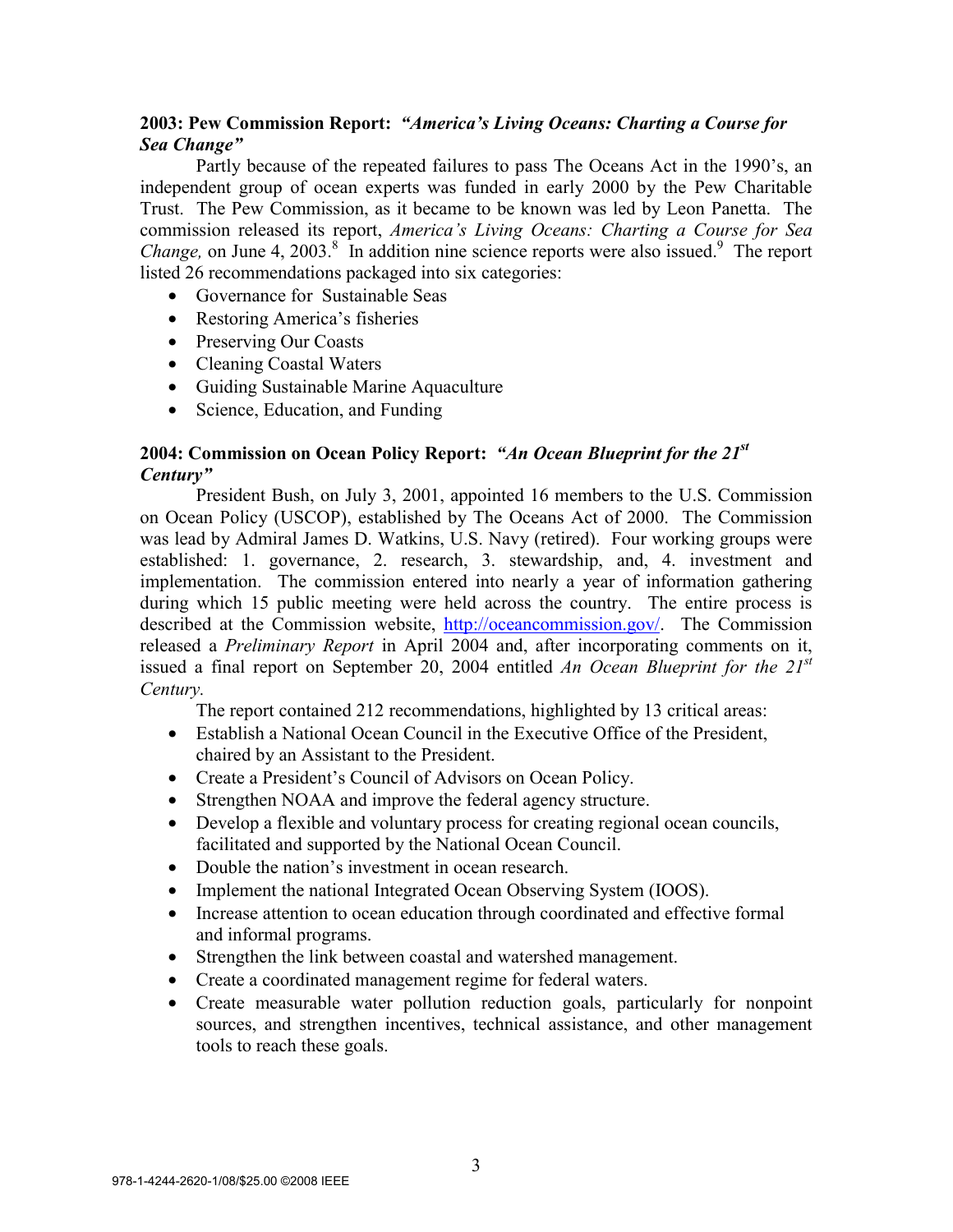- Reform fisheries management by separating assessment and allocation, improving the Regional Fishery Management Council system, and exploring the use of dedicated access privileges.
- Establish an Ocean Policy Trust Fund based on revenue from offshore oil and gas development and other new and emerging offshore uses to pay for implementing the recommendations.

Though more brief than the specific recommendations of the USCOP are the following set of principles to guide national ocean policy: $10$ 

- Sustainability
- Stewardship
- Ocean-Land-Atmosphere Connection
- Ecosystem-based Management
- Multiple Use Management
- Preservation of Marine Biodiversity
- Best Available Science and Information
- Adaptive Management
- Understandable Laws and Clear Decisions
- Participatory Governance
- Timeliness
- Accountability
- International Responsibility

# **2004 President's Commission on Ocean Policy Report,** *U.S. Ocean Action Plan*

The Ocean Act of 2000 required the President to submit, within 120 days of the U.S. Commission on Ocean Policy final report, a response to the findings of the Commission. In December, 2004, President Bush submitted Congress a report entitled *U.S. Ocean Action Plan.*<sup>11</sup> A concomitant Executive Order (13366) established as part of the Council on Environmental Quality (CEQ), a Committee of Ocean Policy. In January 2007, that Committee issued the *U.S. Ocean Action Plan Implementation Update.*12 In subsequent action the Committee established an ocean governance structure to be discussed later in this paper.

The *Ocean Action Plan Implementation Update* includes the following focus areas:

- 1. Enhancing ocean leadership and coordination. This includes the passage of the NOAA organic act, establishing a cabinet level Committee on Ocean policy, supporting regional ocean collaborations and partnerships
- 2. Advancing our understanding of the oceans, coasts, and Great Lakes. This includes developing an ocean research priorities plan, promoting the Integrated Ocean Observing System (IOOS) and its integration with the Global Earth Observing System of Systems (GEOSS), developing new ocean platforms, promoting lifelong ocean education, and expanding the Sea Grant Program internationally.
- 3. Enhancing the use and conservation of ocean, coastal, and Great Lakes resources. This includes supporting effective fisheries management, fostering sustainable fish harvests, promoting coral reef conservation and management,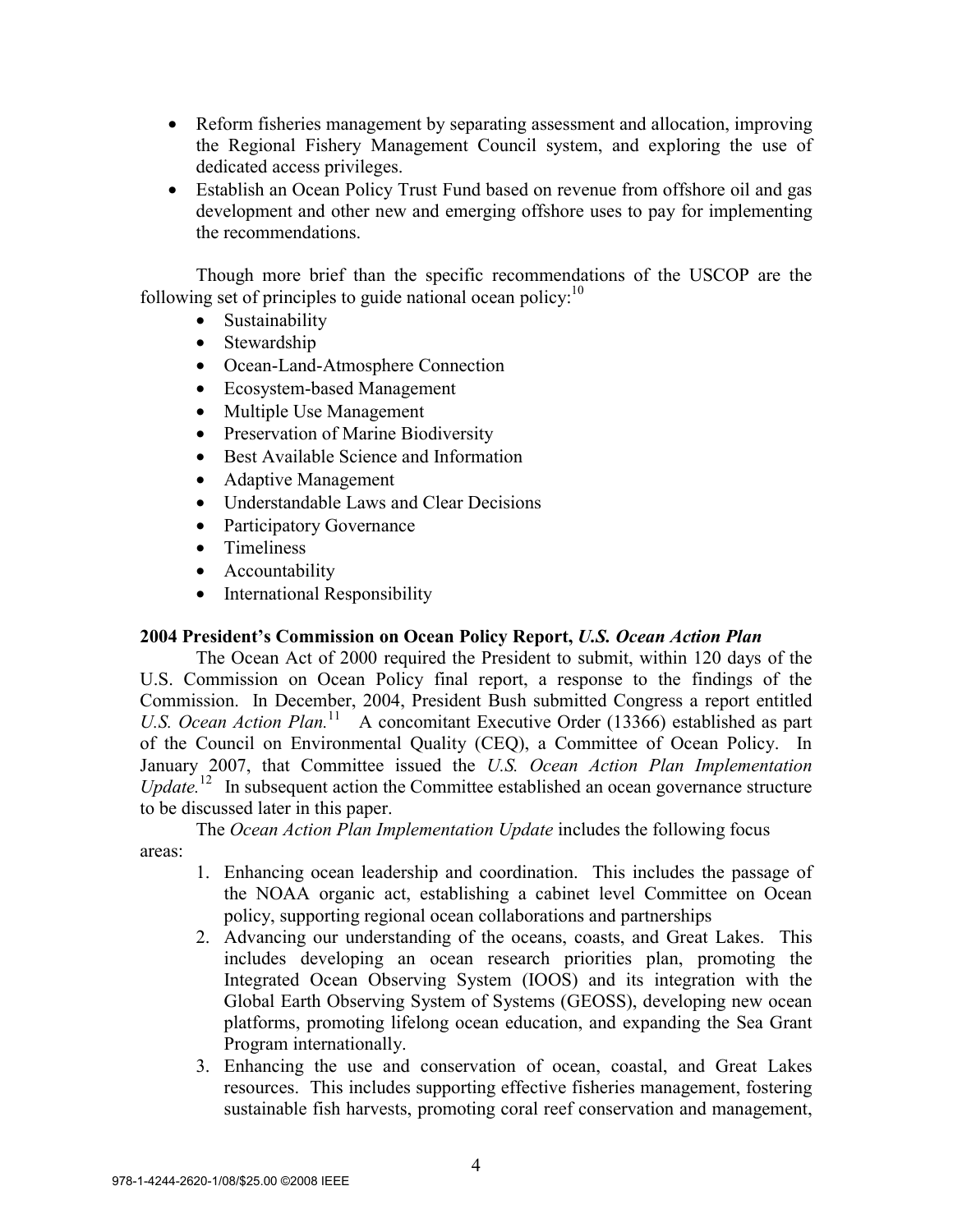enhancing conservation of marine mammals, advancing aquaculture, and managing offshore energy development.

- 4. Managing coasts and their watersheds. This includes reauthorization of the Coastal Zone Management Act, establishing a forecasting system for harmful algal blooms, advancing watershed conservation, conserving coastal habitat, preventing the spread of invasive species, and reducing coastal water and air pollution.
- 5. Supporting marine transportation. This includes reducing vessel pollution, improving navigation, and developing a nation marine transportation strategy.
- 6. Advancing international ocean science and policy. This includes supporting the signing of UNCLOS, expanding international cooperation on pollution, ocean-based trade, advancing international ocean science, and leadership of the integrated ocean drilling program.

# *2006: From Sea to Shining Sea: Priorities for Ocean Policy Reform – A Report to the United States Senate*

The U.S. Commission on Ocean Policy was formally closed on 20 December 2004. The Joint Ocean Commission Initiative was formed as a collaborative effort of the U.S. Commission of Ocean Policy and the Pew Commission to accelerate the pace of change in ocean policy. The co-chairs are Adm. Watkins and Leon Panetta and are supported by many of the commissioners of the prior Commissions. The Initiative has issued several reports, including *From Sea to Shining Sea: Priorities for Ocean Policy*  Reform,<sup>13</sup> in response to a request from a bipartisan group of U.S. Senators to identify the most important priorities for Congressional action. They are:

- Adopt a statement of national ocean policy
- Pass an organic act to establish NOAA in law and work with the Administration to identify and act upon opportunities to improve federal agency coordination on ocean and coastal issue
- Foster ecosystem-based regional governance
- Reauthorize an improved Magnuson-Stevens Fishery Conservation and Management Act
- Enact legislation to support innovation and competition in ocean-related research and education consistent with key initiatives in the Administration's Ocean Research Priorities Plan an Implementation Strategy
- Enact legislation to authorize and fund the Integrated Ocean Observing System (IOOS)
- Accede to the U. N. Convention on the Law of the Sea (UNCLOS)
- Establish an Ocean Trust Fund in the U.S. Treasury as a dedicated source of funds for improved management and understanding of ocean and coastal resources by federal and state governments
- Enact ocean and coastal legislation that progressed significantly in the  $109<sup>th</sup>$ Congress

The Joint Ocean Commission Initiative uses an annual U.S. Ocean Policy Report Card to evaluate progress on implementing its objectives. The results for 2007 are found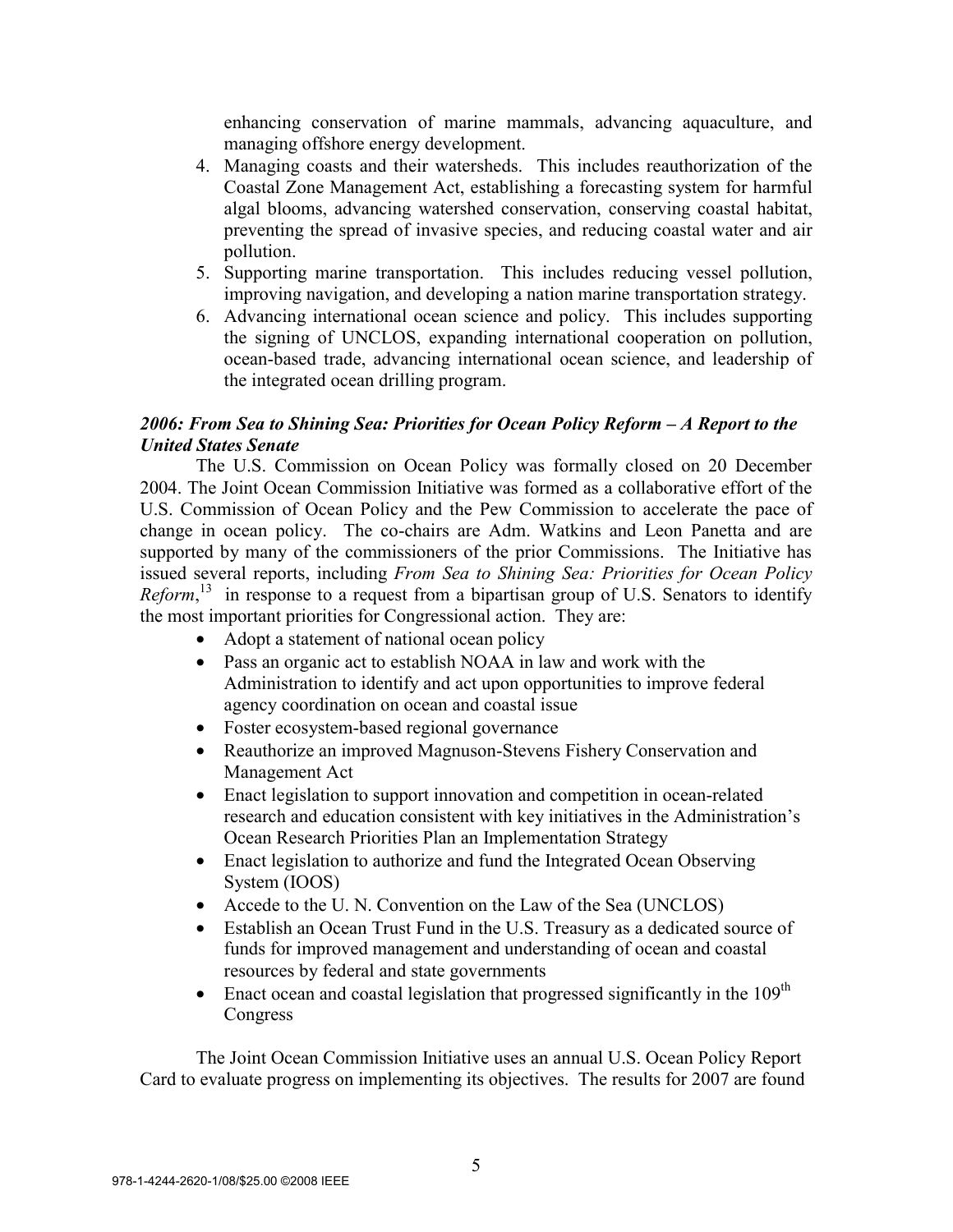at http://www.jointoceancommission.org/resource-center/2-Report-Cards/2008-02- 27\_2007\_Ocean\_Policy\_Report\_Card.pdf and summarized in Table 1.

| Subject            | Grade         | Comments                                                 |
|--------------------|---------------|----------------------------------------------------------|
| National Ocean     | D             | Lack of policy and framework hampers progress.           |
| Governance         |               | Consideration given to but no enactment of legislation.  |
| Regional and State | $A-$          | Promising strides in regions and states on a variety of  |
| Ocean Governance   |               | issues.                                                  |
| Reform             |               |                                                          |
| International      | $C+$          | Significant support for Law of the Sea Convention but    |
| Leadership         |               | need Senate approval.                                    |
| Research, Science, | $C-$          | Increasing recognition of needs, but limited progress in |
| and Education      |               | implementation.                                          |
| Fisheries          | $C+$          | Slow progress in implementation.                         |
| Management         |               |                                                          |
| Reform             |               |                                                          |
| New Funding for    | $D+$          | Efforts to address funding needs but still inadequate.   |
| Ocean Policy and   |               |                                                          |
| Programs           |               |                                                          |
| Links Between      | $\mathcal{C}$ | New subject added to report card. Initial recognition of |
| Oceans and         |               | role of oceans in climate change.                        |
| Climate Change     |               |                                                          |

 **Table 1 Joint Ocean Commission Initiative 2007 U.S. Ocean Policy Report Card** 

Published in September 2008, the Commission website also contains a list of ocean policy priorities for the new administration, http://www.jointoceancommission.org/newsroom/news-releases/Changing\_Oceans,\_Changing\_World.pdf.

# **U.S. Ocean Governance**

 U.S. ocean policy has developed in a piecemeal fashion over the last half century, largely in response to specific events, temporal needs, and crises. Over 140 public laws were passed by Congress that created, moved, or reassigned federal organizations to deal with the problem at hand. The result is that there are a large number of federal agencies involved in ocean management. The USCOP report summarizes these organizations and their summary is repeated here to illustrate the complexity:

**Table 2 Federal Organizations Involved in U.S. Ocean Governance** 

| <b>Major</b><br>Organization | <b>Sub-Organizations</b>                       |                                     |                                                           |                        |                                                                        |
|------------------------------|------------------------------------------------|-------------------------------------|-----------------------------------------------------------|------------------------|------------------------------------------------------------------------|
| Department of<br>Agriculture | Natural<br>Resource<br>Conservation<br>Service | Agricultural<br>Research<br>Service | Animal<br>and<br>Health<br>Plant<br>Inspection<br>Service | U.S. Forest<br>Service | Cooperative<br><b>State</b><br>Research,<br>Education and<br>Extension |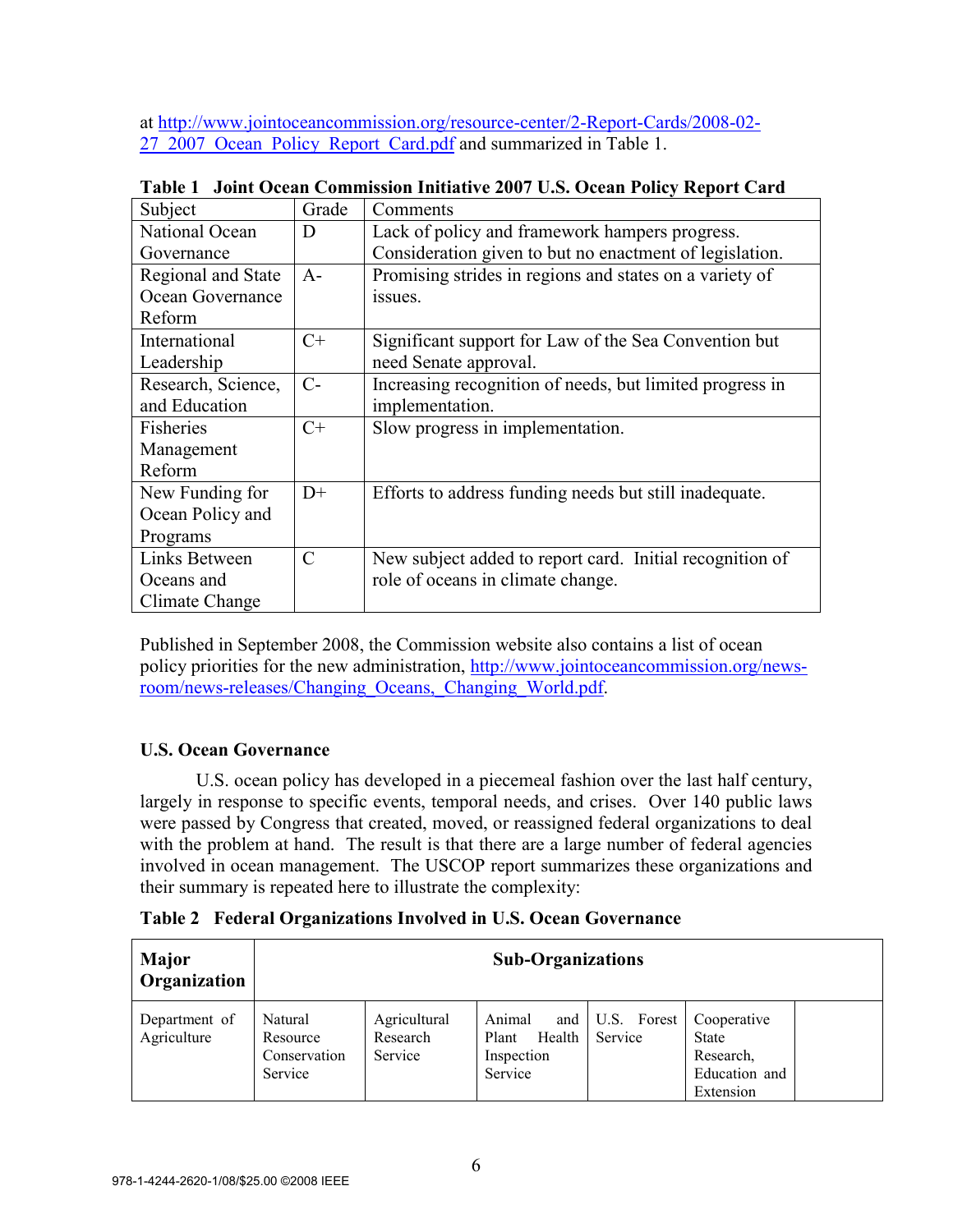|                                                                                        |                                                                                        |                                                       |                                                       |                                                     | Service                                                                        |                                                        |
|----------------------------------------------------------------------------------------|----------------------------------------------------------------------------------------|-------------------------------------------------------|-------------------------------------------------------|-----------------------------------------------------|--------------------------------------------------------------------------------|--------------------------------------------------------|
| Department of<br>Commerce:<br>National<br>Oceanic and<br>Atmospheric<br>Administration | National<br>Ocean Service                                                              | National<br>Marine<br>Fisheries<br>Service            | National<br>Weather<br>Service                        | Office of<br>Oceanic and<br>Atmospheric<br>Research | National<br>Environmental<br>Satellite, Data,<br>and<br>Information<br>Service | Office of<br>Program<br>Planning<br>and<br>Integration |
| Department of<br>Defense                                                               | Department of<br>the Navy                                                              | U.S. Army<br>Corps of<br>Engineers                    | National<br>Geospatial<br>Intelligence<br>Agency      |                                                     |                                                                                |                                                        |
| Department of<br>Energy                                                                | Office of<br>Science                                                                   | Office of<br>Fossil Energy                            |                                                       |                                                     |                                                                                |                                                        |
| Department of<br>Health and<br><b>Human Services</b>                                   | National<br>Institutes of<br>Health                                                    | U.S. Food and<br>Drug<br>Administration               |                                                       |                                                     |                                                                                |                                                        |
| Department of<br>Homeland<br>Security                                                  | Federal<br>Emergency<br>Management<br>Agency                                           | U.S. Coast<br>Guard                                   | Transportation<br>Security<br>Administration          | Bureau of<br>Customs and<br>Border<br>Protection    |                                                                                |                                                        |
| Department of<br>Interior                                                              | U.S.<br>Geological<br>Survey                                                           | <b>National Park</b><br>Service                       | U.S. Fish and<br>Wildlife<br>Service                  | Minerals<br>Management<br>Service                   | Bureau of<br>Reclamation                                                       | Bureau of<br>Indian<br>Affairs                         |
| Department of<br>Justice                                                               | Environment<br>and National<br>Resources<br>Division                                   |                                                       |                                                       |                                                     |                                                                                |                                                        |
| Department of<br>Labor                                                                 | Occupational<br>Safety and<br>Health<br>Administration                                 |                                                       |                                                       |                                                     |                                                                                |                                                        |
| Department of<br><b>State</b>                                                          | Bureau of<br>Oceans and<br>International<br>Environmental<br>and Scientific<br>Affairs | Bureau of<br>International<br>Organization<br>Affairs |                                                       |                                                     |                                                                                |                                                        |
| Department of<br>Transportation                                                        | U.S. Maritime<br>Administration                                                        | St. Lawrence<br>Seaway<br>Development<br>Corp.        | Research and<br>Special<br>Programs<br>Administration |                                                     |                                                                                |                                                        |
| Environmental<br>Protection                                                            | Office of<br>Water                                                                     | Office of<br>Research and                             | Office of Air<br>and Radiation                        | Office of<br>Enforcement<br>and                     | Office of<br>Prevention,<br>Pesticides and                                     | Office of<br>Solid<br>Waste and                        |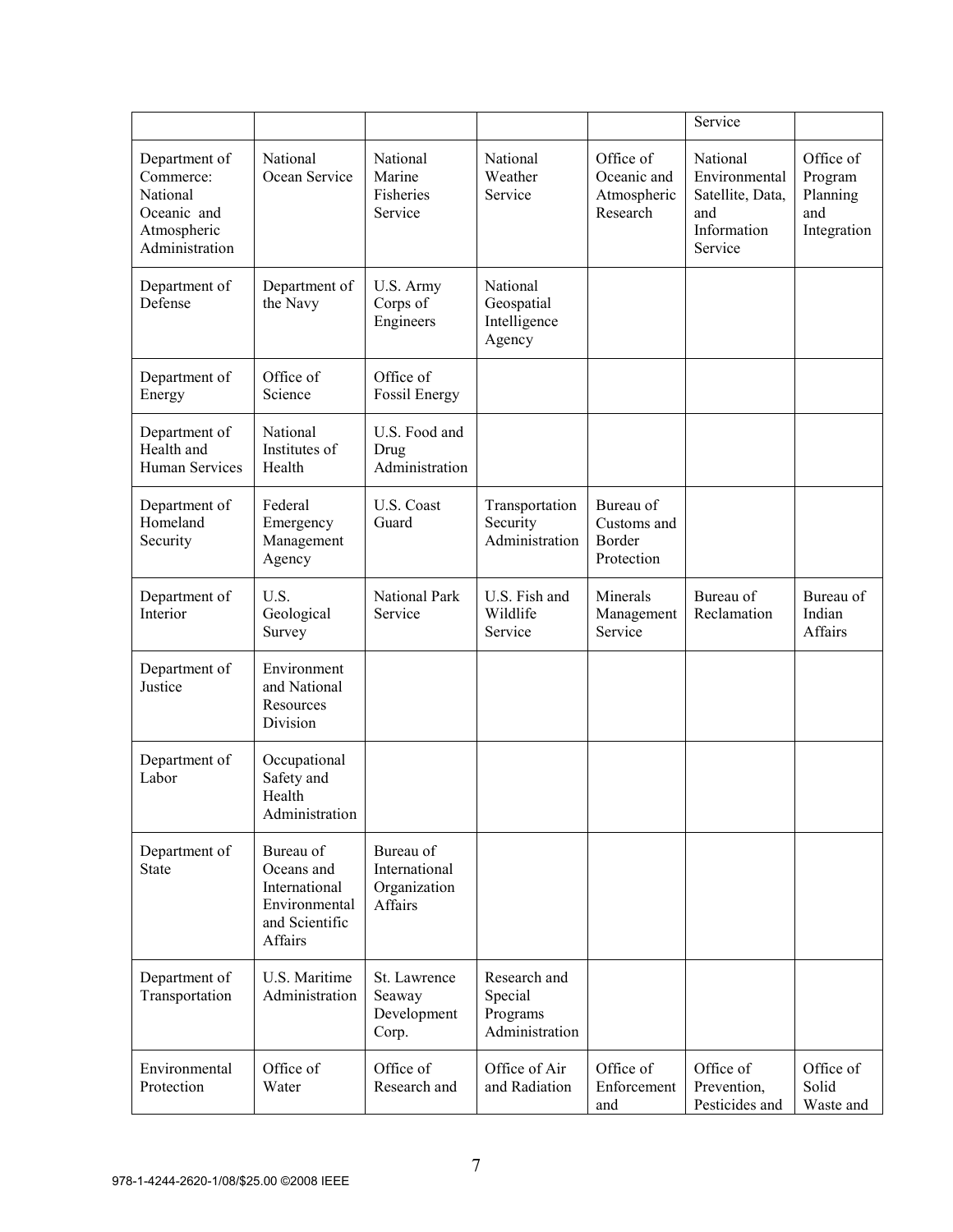| Agency                                                        |                             | Development                    |                                          | Compliance<br>Assurance | Toxic<br><b>Substances</b> | Emergency<br>Response |
|---------------------------------------------------------------|-----------------------------|--------------------------------|------------------------------------------|-------------------------|----------------------------|-----------------------|
| <b>National</b><br>Aeronautics and<br>Space<br>Administration | Office of Earth<br>Science  |                                |                                          |                         |                            |                       |
| <b>National</b><br>Science<br>Foundation                      | Office of Polar<br>Programs | Directorate for<br>Geosciences | Directorate for<br>Biological<br>Science |                         |                            |                       |
| U.S. Agency for<br>International<br>Development               |                             |                                |                                          |                         |                            |                       |

In addition, there are numerous state agencies and tribal organizations involved in ocean governance. To make matters even more complicated are the 50 Congressional Committees and Subcommittees that have appropriation and authorization responsibilities for the above federal organizations [http://www.oceanleadership.org/policy/federal].

The task of integrating these federal organizations under the Bush administration fell to the Committee on Ocean Policy [http://ocean.ceq.gov/welcome.html] within the Council on Environmental Quality, which bears consistency with the recommendations of the Commissions. The Committee's structure consists of the Interagency Committee on Ocean Science and Resource Management Integration (ICOSRMI) and two subcommittees: the Joint Subcommittee on Ocean Science and Technology (JSOST) and the Subcommittee on Integrated Management of Ocean Resources (SIMOR). JSOST developed the *Ocean Research Priorities Plan and Implementation Strategy* which is the first national description of ocean science priorities.<sup>14</sup> The ICOSRMI is advised by the Ocean Research Resources Advisory Panel (ORRAP) which has developed a priorities plan.<sup>15</sup> SIMOR has published a progress report for  $2008$ <sup>16</sup>

## **National Oceanographic Partnership Program (NOPP)**

In 1997, Public Law 104-201 called for the establishment of the National Oceanographic Partnership Program<sup>17</sup> in addition to National Ocean Research Leadership Council (NORLC), which is composed of fifteen federal agencies involved in ocean research. The NORLC has an Interagency Working Group, an Ocean Research Advisory Panel and an interagency coordination office for managing IOOS. NOPP is now organized under the Joint Subcommittee on Ocean Science and Technology, and provides inter-agency funding for ocean related research and education projects. NOPP has four strategic goals:

- Achieve and sustain an Integrated Ocean Observing System
- Promote lifelong ocean education
- Modernize infrastructure and enhance technology development
- Foster interagency partnerships to increase and apply scientific knowledge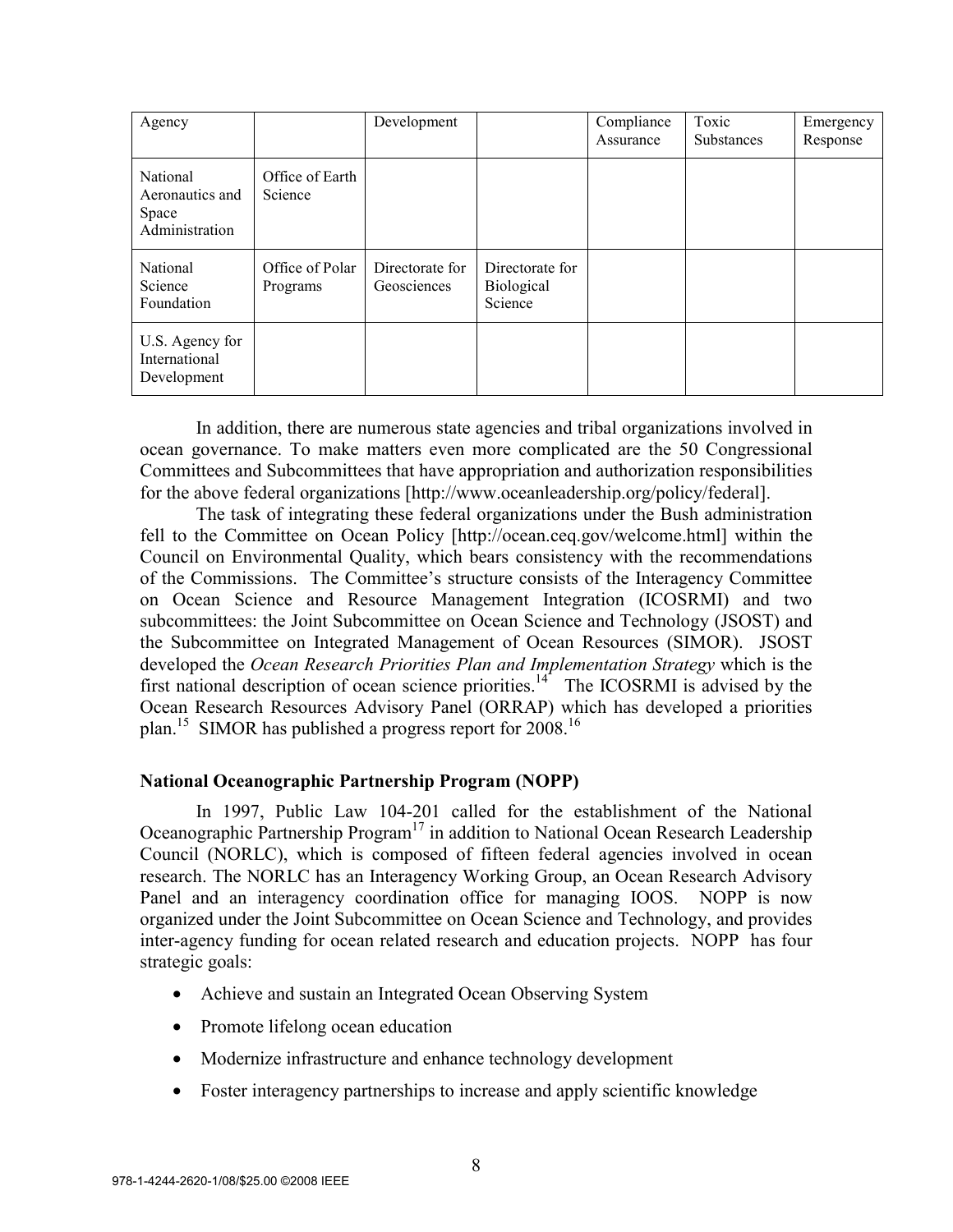## **IOOS and GEOSS**

An *Ocean Action Plan* priority is Integrated Ocean Observing System (IOOS).<sup>18</sup> It is an end-to-end system designed to coordinate oceanic and atmospheric data acquisition and dissemination in all U.S. stakeholders and NOAA has been designated as the lead federal agency. It is a collaboration of federal agencies to provide leadership and coordination of national oceanographic research and education initiatives.

IOOS is the U.S. contribution to the Global Earth Observing System of Systems (GEOSS). It is an international effort to implement an integrated system of sensors to improve data collection for nine societal benefits:

- Disasters: Reducing loss of life and property from natural and human-induced disasters
- Health: Understanding environmental factors affecting human health and wellbeing
- Energy: Improving management of energy resources
- Climate: Understanding, assessing, predicting, mitigating, and adapting to climate variability and change
- Water: Improving water resource management through better understanding of the water cycle
- Weather: Improving weather information, forecasting and warning
- Ecosystems: Improving the management and protection of terrestrial, coastal and marine resources
- Agriculture: Supporting sustainable agriculture and combating desertification
- Biodiversity: Understanding, monitoring and conserving biodiversity

The international efforts of GEOSS are guided by the Group on Earth Observations.19 GEO consists currently of 76 countries and the European Union. The IEEE supports the effort through its IEEE Committee on Earth Observations (ICEO) [http://www.ieee-earth.org/]. In addition MTS supports the effort through its Ocean Observing Systems Professional Committee. Both societies embody a broad range of skills from standards, system engineering best practices, data and communication management and to ocean technology innovation.

## **Fisheries and Aquaculture**

 U.S. fisheries issues have migrated significantly in the past half century. After the Second World War, sonar technology and other technological advances from the world's military efforts brought greater efficiency to the fishing industry. The combination of factory trawling and fleet trawling accelerated the interests of coastal nations in assigning extensions of jurisdiction, be it as Exclusive Economic Zones of Fishery Conservation Zones, in order to extend control over harvestable resources. In the United States, a 200 mile conservation zone pushed foreign fishing vessels away from U.S. shores, and led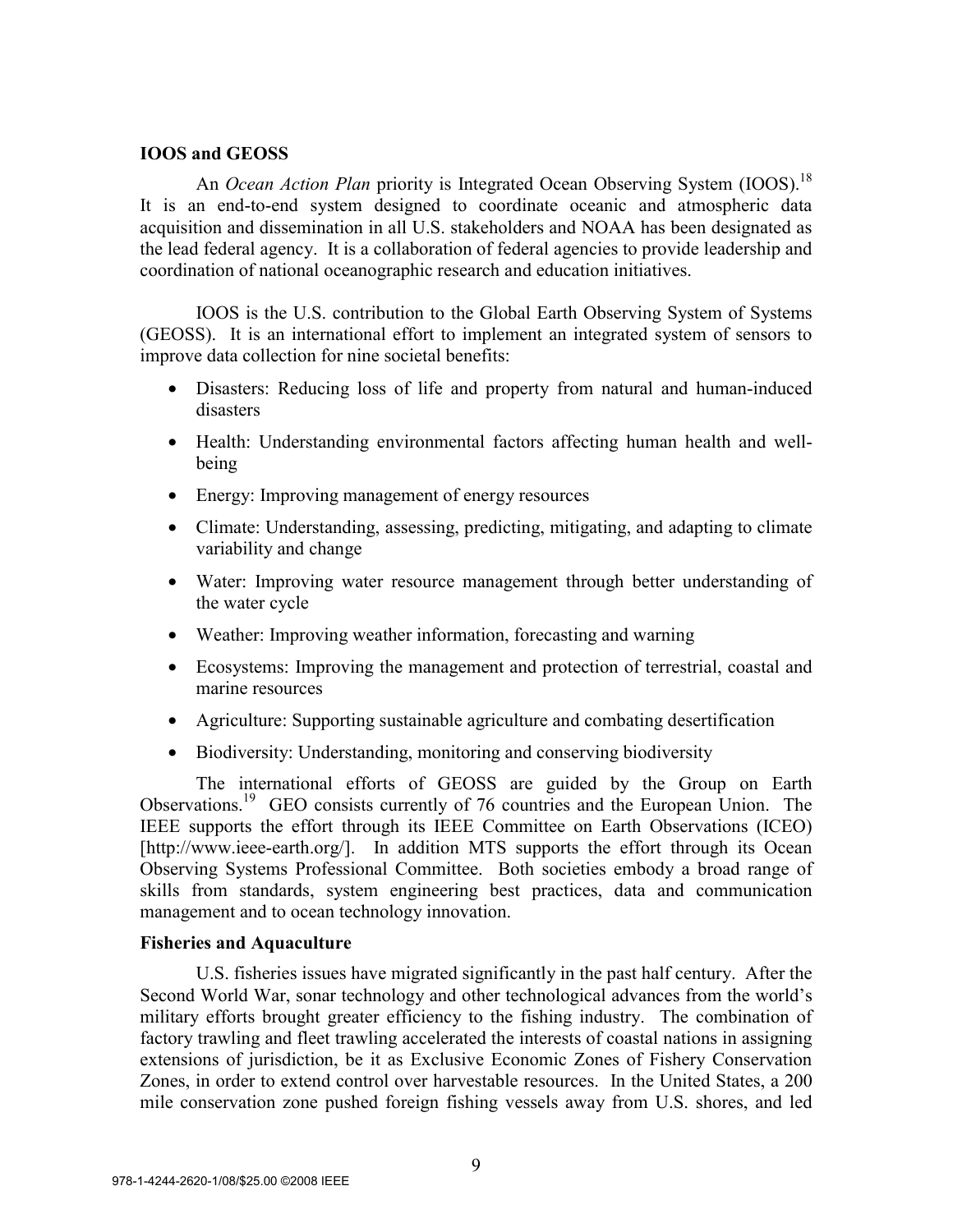further to increased, and later over-capitalization effort and the reduction in many fish stocks. Increasingly, public concern about overfishing and the restoration of depleted stocks has generated significant concern and did appear in both USCOP and the Pew Commission. Both commissions and the Government Accountability Office have discussed the need for a revised regulatory framework.<sup>20</sup> The legislative history is very complex and while recent amendments to the nation's fisheries management act calls for an end in over-fishing, a number of issues remain unresolved. $21$ 

## **Technology and Ocean Policy**

 Technology has changed significantly over the last 40 years. Measurement that were taken by hearty (or possibly seasick) scientists and sailors who would deploy for weeks or months at sea are now recorded by computers receiving satellite transmissions from autonomous vehicles, and the responsible scientist may casually review the data upon receipt in the comfort of their own home, or their laboratory if they prefer. This change will surely continue toward greater automation and autonomy, and toward greater density and quality of data. This will increase what our society knows, and the more our society knows, the better the quality of the decisions we are able to make against the growing number of environmental challenges facing our society, and borne by our inhabitation of this Earth. It will be by sound and consistent policy that we will address the challenges of climate change, sea level rise, depleted natural resources, and the face of Earth as we know it today.

It is well know that public policy affects science and technology  $(S\&T)$ . The poster child for this is NASA. When the U.S. made a commitment to reach the moon and put money to the task, aerospace S&T was fundamentally transformed, and its spin-off profoundly affected the U.S. economy in numerous ways, e.g., electronic miniaturization and lightweight materials. Advances in S&T often have profound impacts on public policy. Often, the result of the interaction between S&T and policy is difficult predict. It is certainly true in the ocean area. Change often means opportunity.<sup>22</sup>

 The U.S. policy of supporting IOOS is a powerful stimulus to creating new technology and to fostering technology transfer from other domains to the task of IOOS. The NOAA commitment to support a dedicated exploration ship, the Okeanos Explorer will likely transform the way the U.S. conducts civilian ocean research. On the other hand, new autonomous vehicle (AUV) technology will impact policy and law. The maritime salvage laws are likely to need revision to prevent unintended interruption of AUV missions by inadvertent discovery of an "abandoned" AUV. More profoundly, the availability of IOOS and GEOSS data to the world community will likely shape laws and policies of many countries.

## **Role of the OCEANS Conferences in Disseminating Ocean Policy**

 The annual North American OCEANS'YY MTS/IEEE conferences are cosponsored by the Marine Technology Society and the Oceanic Engineering Society of IEEE. These meetings, as well as the international OCEANS conferences, provide important forums for the ocean community to be exposed to new technology, new technical ideas, new acquaintances, and policy updates. The conferences routinely host important plenary and banquet presentations by policy makers. In addition, many policy prime movers are Honorary Chairs of the OCEANS conferences. Unfortunately, their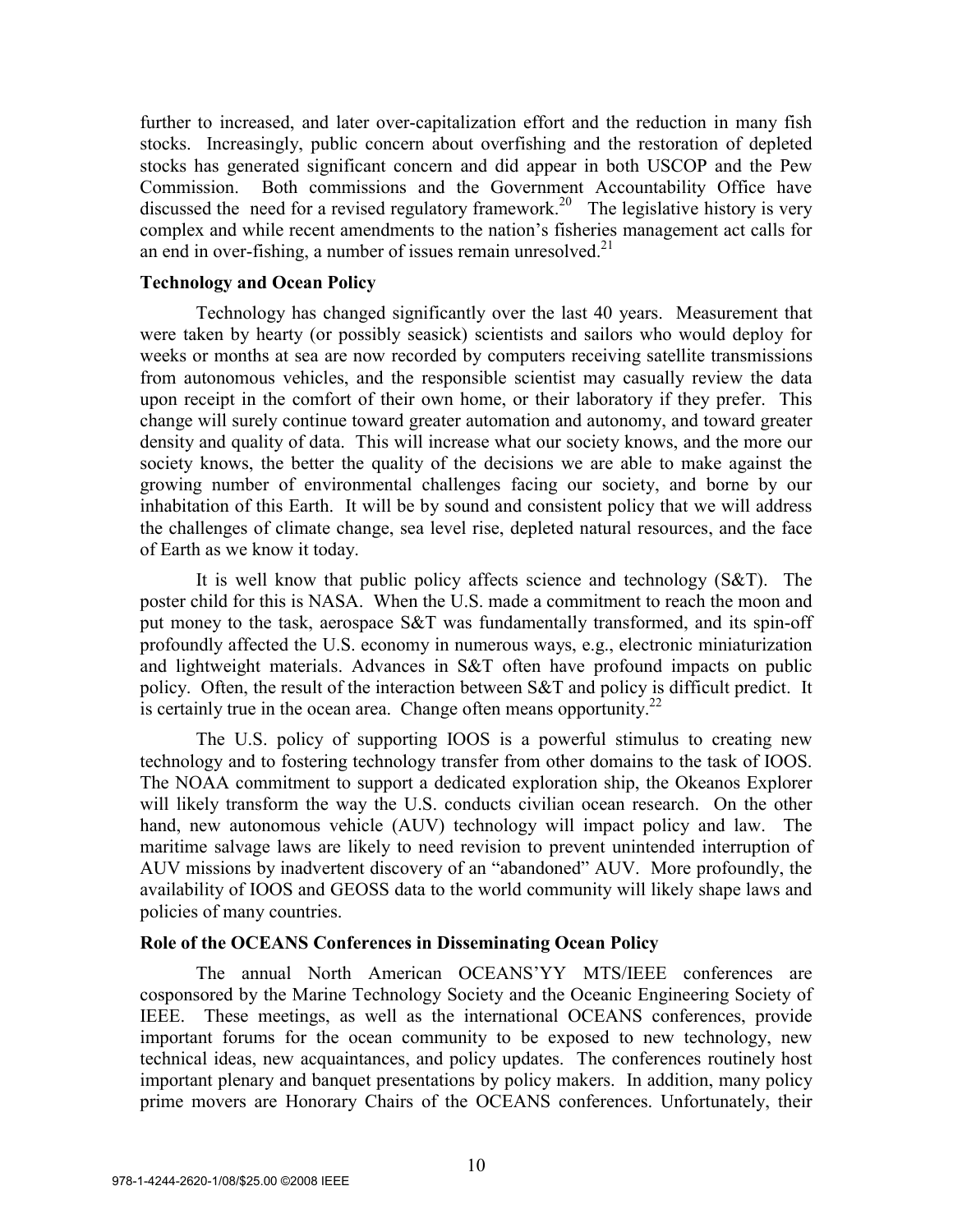presentations are not recorded in the conference proceedings because the proceedings go to press nearly a month prior to the conference (and often probably before the speeches are actually composed). Thus, the written record of policy presentations at OCEANS conferences is sparse. However, some notable examples include the appearance of Dr. John Knauss and Dr. Ferris Webster at the OCEANS'83 conference in San Francisco. The conference theme was "Effective Use of the Sea - An Update," which updated three significant documents of the prior decade: The President's Scientific Advisory Committee report, *The Effective Use of the Sea*, the Stratton Commission report, *Our Nation and the Sea, A Plan for Action*, and the National Academy of Engineering Marine Board Report, *Toward Fulfillment of a National Commitment*. In addition, Dr. James Curlin and Dr. Athelstan Spilhaus spoke at banquets.

A more recent example of OCEANS as policy forum is OCEANS'05 MTS/IEEE in Washington, which featured Dr. David Sampson, Deputy Secretary of Commerce as a plenary speaker; James Connaughton, Chair of CEQ as banquet speaker, Adm. James Watkins and VADM Admiral Conrad Lautenbacher, Administrator of NOAA, cohosting a town hall meeting to assess policy implementation progress, a policy workshop to see how U.S. ocean issues are handled in Congress, and a JSOST meeting. Keynote speakers of recent conferences included Dr. Richard Spinrad, Assistant Administrator of NOAA, and several commanders of the U.S. Naval Meteorology and Oceanography Command. OCEANS conferences outside the U.S. frequently invite policy makers of the host and neighboring conferences. There is always a policy/education/outreach track in the technical program. Attending the OCEANS conference is a way to stay informed.

### **Does Ocean Policy Matter?**

We believe a well constituted ocean policy does matter. For one thing it would help decision makers to prioritize funding, especially important in the current financial crisis in the U.S. Secondly, it would help the federal, state, tribal, and local oceanconcerned organizations, so thoroughly identified in the Watkins Commission report, to coordinate their efforts and provide the nation with direction. Lastly, it would provide guidelines to commercial and academic organizations who invest corporate and individual resources in ocean enterprises.

### **Need for Personal Perspectives on Ocean Policy History**

 Perhaps it a shortcoming of the authors that this rendering of U.S. ocean policy history relies heavily on the official documents of the commissions and other bodies involved with forming and implementing the policy. With the notable exception of Knauss's papers, liberally referenced here, we were unable to find personal accounts of the formation of these important documents and the lengthy discussions and disagreements that must surely have accompanied the deliberations. In addition, some lessons must have been learned from previous efforts, which appear to be tacitly contained in current documents. Our sense from reading histories of science and technology by professional historians is that leaving out: 1. the ambiguity and uncertainty of decision making, 2. the personal dynamics and interactions of the participants, 3. the numerous false starts and ill-conceived ideas, and 4. the political and international contexts within which the policy is being made tend to do a disservice to the serious student of policy. We invite those who participated in the efforts discussed here and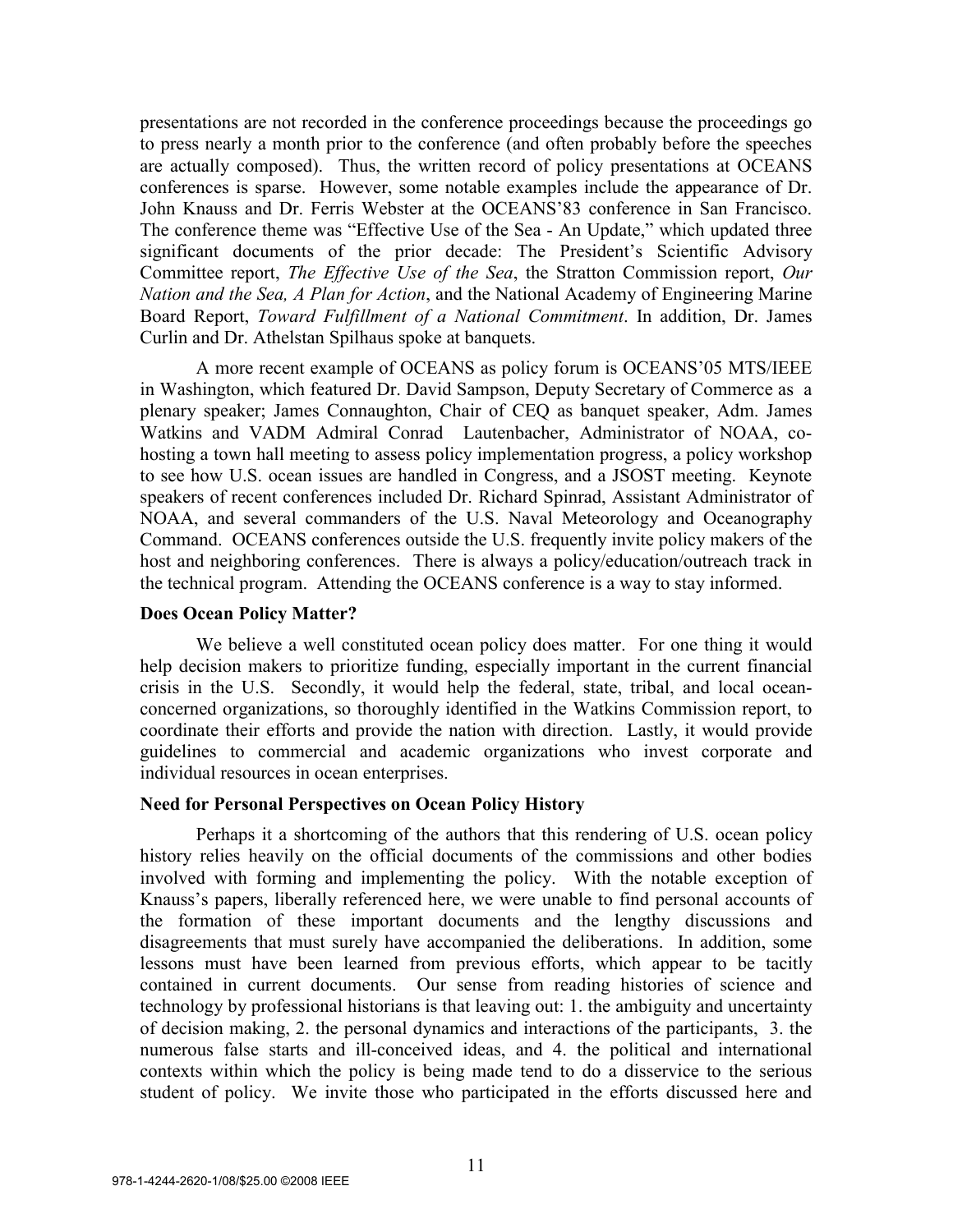others that we do not know of to write their version of the history. Perhaps with enough interest a book could be assembled from the perspectives. The first author (who can be reached at  $iczika@cox.net$ ) will gladly receive any such stories and offers to be a focal point for any future assembly of articles.

## **Footnotes**

- 1. *The Oceanic Engineering Society at Forty: The Challenges of an Evolving Society*, by Stanley Chamberlain, Joseph Czika, Norman Miller, and Glen Williams, IEEE J. Ocean. Eng., Vol.33, No.1 February 2008, p 1.
- 2. For a description of actions prior to the Stratton commission see *The Stratton Commission: Its Origin, How it Operated, It's Legacy* by J.A. Knauss, Mar. Technol. Soc. J., 38(4), 2005.
- 3. *The Stratton Commission: The Model for a Sea Change in National Marine Policy*, by William J. Merrill, Mary Hope Katsouros, and Jacqueline Bienski, J.Oceanography, Vol. 14, No. 2, p.11, 2001.
- 4. See *Law of the Sea Convention and U.S. Policy,* by Marjorie Ann Brown, CRS 1B95010, Updated February 10, 2005 and *Marine Science and the 1974 Law of the Sea Conferenc*e, by John Knauss, Science, Vol 184, No 4144, 28 June 1974, p.1335.
- 5. Current status can be found at http://www.un.org/depts/los/index.htm.
- 6. *Marine Technology and Policy in 2005: Emerging Opportunities and Challenges,* by Craig McLean, Stephanie Showalter, and Emily Larkin, Mar. Technol. Soc. J, 39(3), 2005, p 76.
- 7. For a history of the ocean commissions, see *Oceans Commissions: Ocean Policy Review and Outlook,* by Harold F. Upton and Eugene H. Buck, Updated August 15, 2008, CRS RL33603.
- 8. http://www.pewtrusts.org/pdf/env\_pew\_oceans\_final\_ report.pdf.
- 9. http://www.pewtrusts.org/our\_work\_detail.aspx?id=130.
- 10. *An Ocean Blueprint for the 21st Century: The Work of the U.S. Commission of Ocean Policy* by Admiral James D. Watkins and Morgan Gopnik, Mar. Technol. Soc. J, 38(4), 2005.
- 11. http://ocean.ceq.gov/actionplan.pdf.
- 12. http://ocean.ceq.gov/oap\_update012207.pdf.
- 13. http://www.jointoceancommission.org/resource-center/1-Reports/2006-06- 13 Sea to Shining Sea Report to Senate.pdf.
- 14. http://ocean.ceq.gov/about/sup\_jsost\_ prioritiesplan.html.